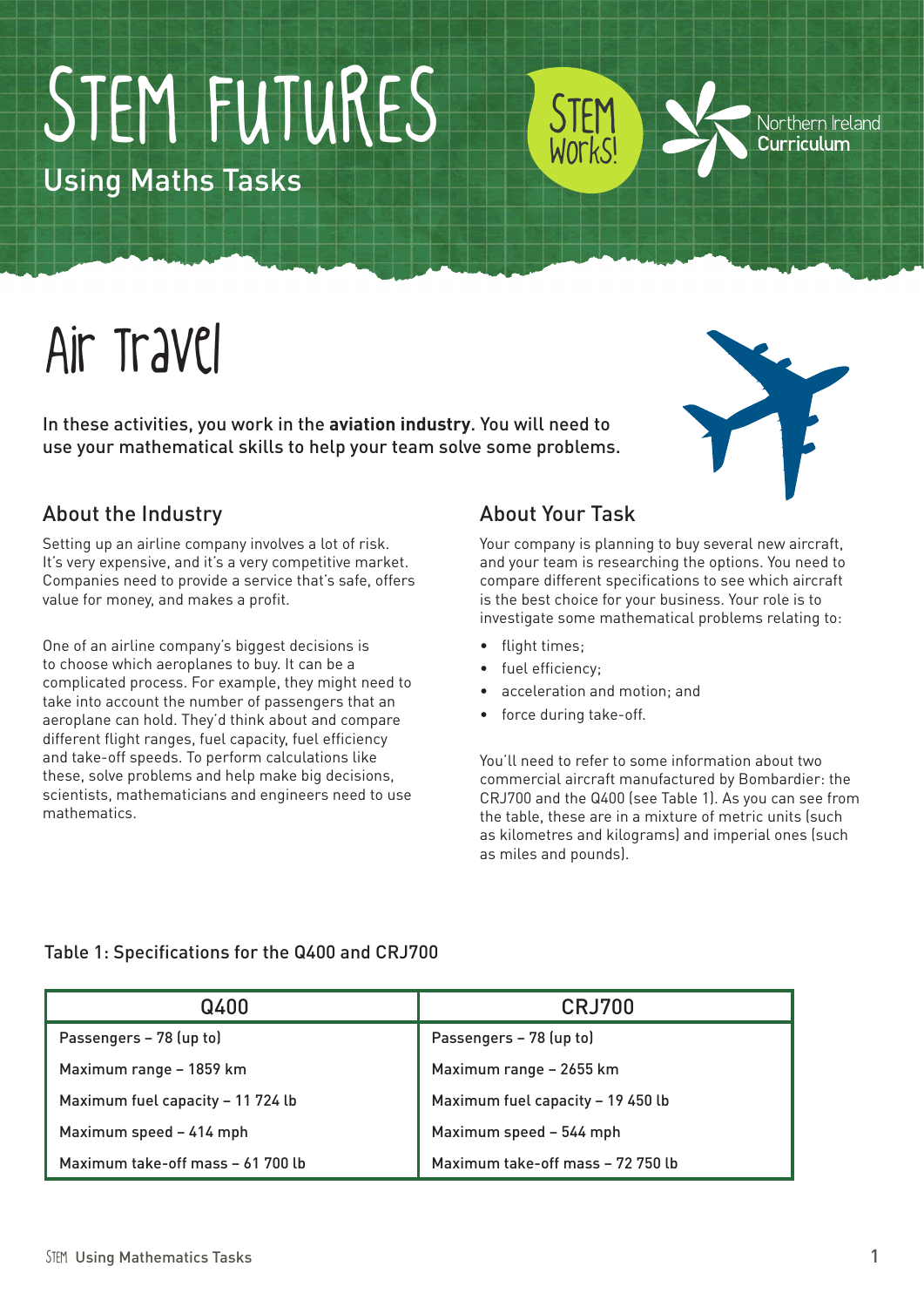# Activity 1

### Flight Times 1

To begin your investigation, you need to work out how long it would take the Q400 and the CRJ700 to fly two different routes. Your company will need to ensure that flights are on time and give reliable information about arrival and departure times to its passengers.

Assume that each aeroplane will fly at its maximum speed for the whole journey.

#### 1.1 How long would it take for each aeroplane to travel from Belfast International Airport:

- (a) to Berlin Schönefeld Airport (approximately 830 miles)?
- (b) to Rome Ciampino Airport (approximately 1230 miles)?
- 1.2 Can you think of any possible problems with your method if you want to calculate accurate flight times? If so, what are they?

# Activity 2

### Fuel Consumption

Next, you need to investigate how much fuel each aeroplane would use – its rate of fuel consumption – for each journey. That way, your company can calculate the cost of each flight and how much fuel each aeroplane would need to carry.

For cars, fuel consumption is usually given as mpg (number of miles travelled per gallon of fuel). For the Q400 and CRJ700, you should work out the fuel consumption as kilometres per kilogram of fuel (km/kg).

The cost of fuel for both aeroplanes is £1.80 per kilogram.

> 2.1 Which aeroplane is more fuel efficient: the Q400 or the CRJ700?

- 2.2 How much fuel is needed to fly each aeroplane to:
	- (a) Berlin?
	- (b) Rome?
- 2.3 How much money could you save by flying the more fuel efficient aeroplane to Berlin?

2.4 Can you think of any other factors that might affect the amount of fuel an aeroplane would need during a flight? What are they, and what effect would they have?

2.5 Taking into account all of your answers so far, which aeroplane would you buy if you owned your own airline company?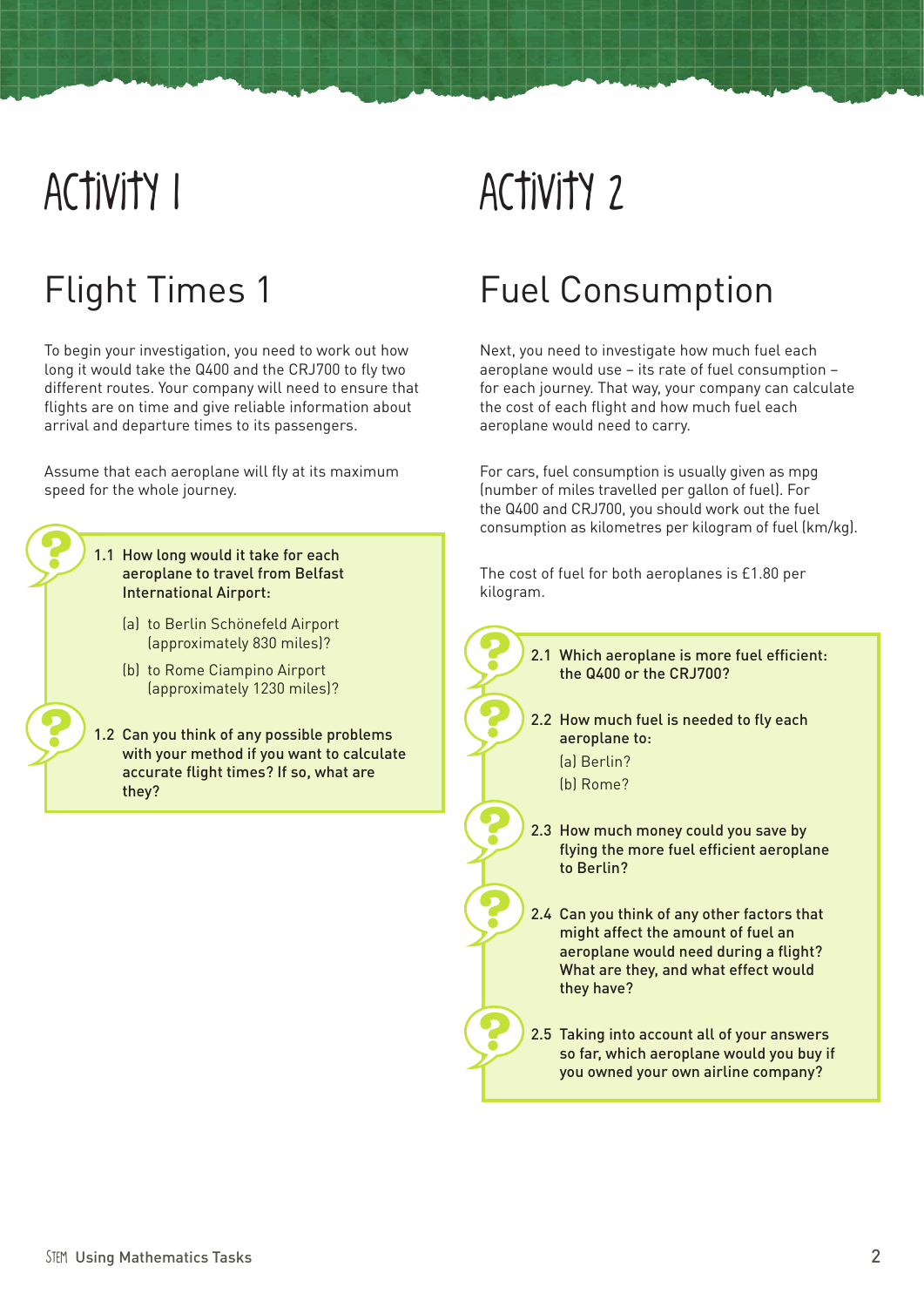# Activity 3

### Flight Times 2

Continuing your investigations, you need to carry out some more accurate calculations to work out journey times. This time, you'll take into account that an aeroplane doesn't always travel at a constant speed. For each journey, it will:

- begin from a stationary position;
- accelerate along the runway;
- take off:
- keep accelerating while it climbs up;
- reach a cruising height, where it keeps to a constant speed;
- start to decelerate as it prepares to land; and
- land and slow down on the runway until it stops.

If we know an aeroplane's rate of acceleration after take-off and how long it accelerates for, we can calculate its final speed using the equation of motion below.

 $v = u + at$ 

v – final speed

- u initial speed
- a acceleration
- t time

3.1 Calculate the final speed of each aeroplane in miles per hour if they both accelerated from 0 mph at an overall rate of  $0.7 \text{ m/s}^2$  for 5 minutes.

Is this possible – can both aeroplanes reach this speed?

You've been given some more information about the CRJ700 aeroplane's journey from Belfast to Rome:

- • From a stationary position, the CRJ700 accelerates at a rate of  $0.52 \text{ m/s}^2$  until it reaches its maximum speed.
- It stays at its maximum speed for 1094 miles.
- It then decelerates at a rate of  $0.18 \text{ m/s}^2$  until it lands.

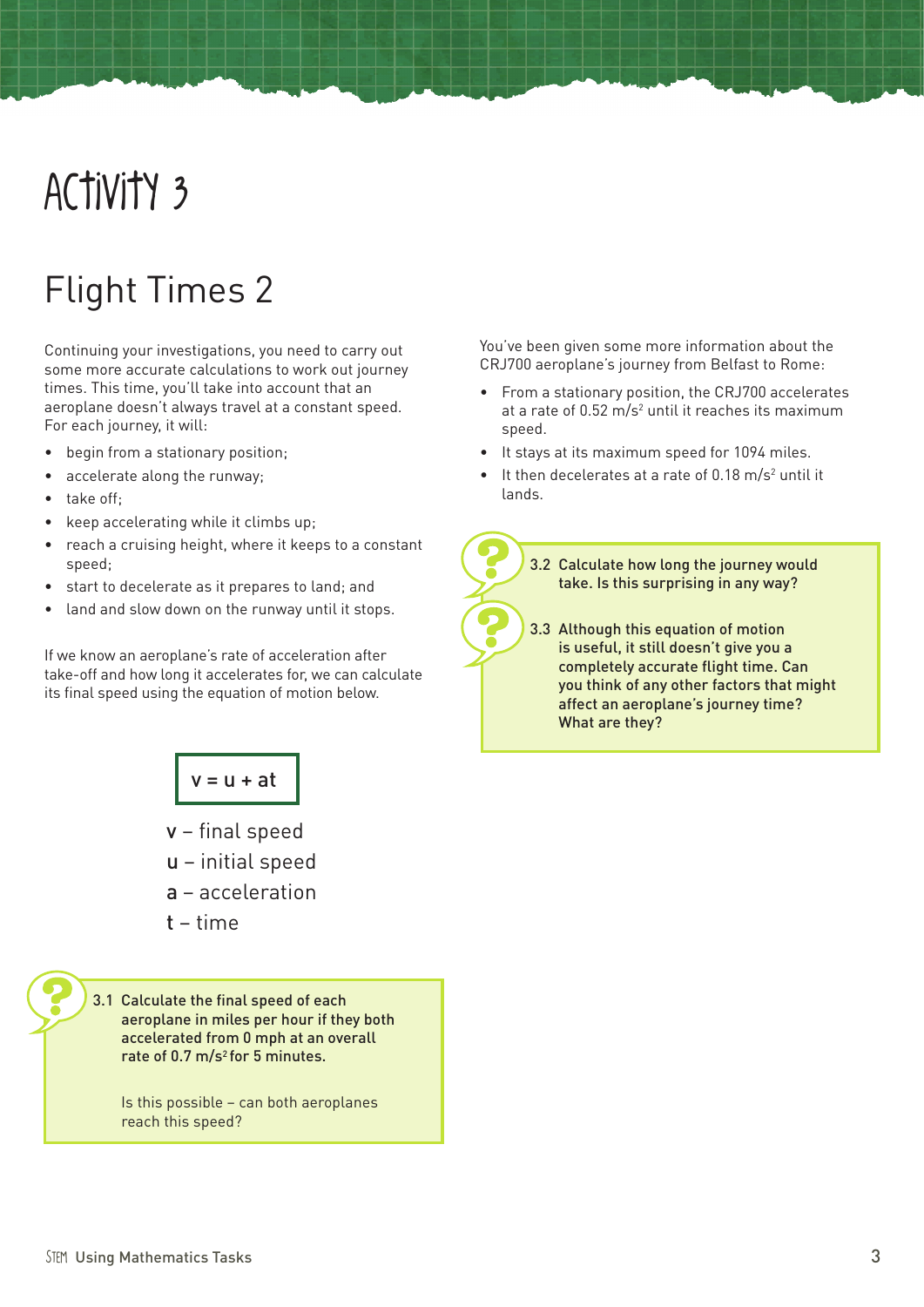# Activity 4

### Forces

When it flies, an aeroplane experiences many different forces. Some of the greatest forces are experienced by the engines during take-off, when the aeroplane is accelerating.

For an aeroplane to fly, it needs to generate thrust. This is the forward force that is created when air is pushed over the wing.

You can use the equation below to calculate the force created by the thrust of the engines.



- F force m – mass of aeroplane
- a acceleration

In this case, the engines of the CRJ700 aeroplane cannot generate more than 61.3 kN of thrust.

- 4.1 A CRJ700 is waiting on the runway with half of its maximum take-off mass. It then accelerates at a rate of 3 m/s<sup>2</sup>. Will the aeroplane's engines be able to make this much force?
	- 4.2 This time, imagine that the CRJ700 accelerates at a rate of 3 m/s<sup>2</sup> with a full, maximum take-off mass. Will the aeroplane's engines be able to make this much force?

It is important to make sure an aeroplane has enough speed before it takes off. A heavier aeroplane needs more force to accelerate to the required speed.

> 4.3 When the CRJ700 is carrying its maximum take-off mass, what is the greatest amount of acceleration its engines can produce?

# Activity 5

### Safe Landing

When landing an aeroplane, the pilot needs to make sure they can land safely and bring the aeroplane to a stop before it reaches the end of the runway. To do this, pilots decelerate the plane and adjust their flight paths so that they approach the runway at a certain angle. This is the 'angle of approach': the angle between the ground and the plane's flight path as it descends.

The Q400 aeroplane needs a runway that is 1269 metres long to allow for a safe landing.

> 5.1 A Q400 aeroplane is coming in to land. When it is 60 metres above the ground. it is perpendicular to the start of the runway. The plane then travels a distance of 870 metres on a diagonal path to the runway. How far down the runway does the aeroplane land?

There are also other equations of motion that you can use. For example, you can calculate the distance (s) an aeroplane travels if you know the initial speed (u) and final speed (v), as well as the time it takes the aeroplane to change speeds (t).

$$
s = \frac{1}{2} \left( u + v \right) t
$$

5.2 Once the Q400 aeroplane has landed on the runway, it is still travelling at 120 mph. It then continues to brake and comes to rest after 15 seconds. Will the aeroplane stop on the runway?